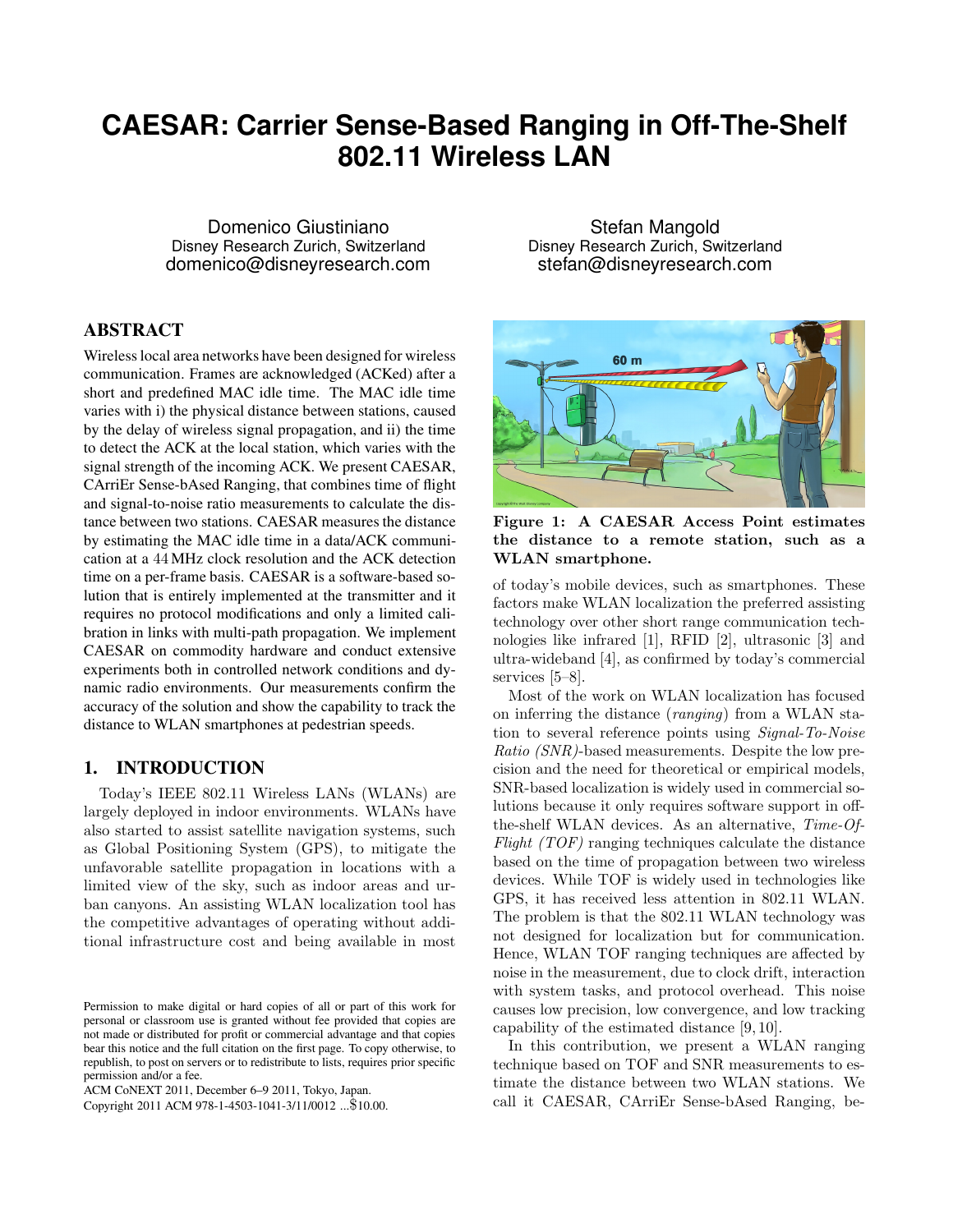cause it takes advantages of the native WLAN carriersense. CAESAR makes the following contributions:

- CAESAR uses a WLAN TOF echo technique (i.e. the round-trip time of a signal transmitted to a remote device) that minimizes the error due to noise like clock drift: We devise an echo technique based on the MAC idle time (Short Interframe Space, SIFS) between the data and the subsequent Acknowledgement (ACK). This MAC idle time is the shortest 802.11 MAC timing. It is used to reserve the communication channel, and its duration is predefined and expected to be constant. However, the MAC idle time in a data/ACK communication varies with the physical distance between the two stations because of the delay of wireless signal propagation. CAESAR exploits the variation and the short duration of the MAC idle time for ranging measurements (Section 2).
- CAESAR measures the MAC idle time using carrier sense samples at the resolution of the main WLAN clock,  $44 \text{ MHz}$  in  $802.11 \text{ b/g}$ . This results in a distance estimated with a quantization error of  $\approx 3$  m, and it also minimizes the noise due to interactions with system tasks. The MAC idle time varies not only due to the signal propagation time but also as a function of the time to detect the ACK, which is influenced by the SNR of the ACK. CAESAR uses SNR measurements to characterize the dispersion generated by the ACK detection time, thus increasing the accuracy. It does not require, but might gain from calibration in links with strong multipath component (Section 3).
- A low-cost and widely deployed ranging solution does not require any hardware changes, but it just uses what is needed for the correct operations of the 802.11 protocol, as in SNR-based ranging methods. We exploit the reconfigurability of the open-source driver of the Atheros WLAN chipsets [11] to implement CAESAR on commodity hardware. We present a new method for accessing the carrier-sense information in today's chipsets (Section 4).

Our measurements in indoor and outdoor radio environments confirm the accuracy of the solution. For indoor links, CAESAR shows a distance error of less than 1 m in 8 links out of 10 of our testbed, converges after fewer than 25 data frames sent to the remote station, and obtains stable results across different network workloads. This work also demonstrates that TOF can be applied to track the distance to off-the-shelf WLAN smartphones at pedestrian speeds (Section 5).

# **2. CARRIER SENSE-BASED RANGING**

The focus of this paper is the design and implementation of an 802.11 WLAN ranging technique. Ranging is used by a local station (L-STA) to separately calculate



Figure 2: Busy and idle time at the MAC layer differ between the local station (L-STA) and the remote station (R-STA). While a constant idle time is expected at R-STA, according to the 802.11 protocol (SIFS), the idle time at L-STA varies, as a function of the propagation time  $(t_p)$ and the ACK frame detection time  $(t_{FD})$ .

the distance  $d$  to remote stations  $(R\text{-STAs})$  in its coverage area. The question we aim to answer is whether it is possible to design a precise and real-time 802.11 WLAN ranging technique, only exploiting the 802.11 MAC protocol and without requiring either a new PHY layer or adding low-level PHY processing. That goal has multiple conflicting requirements:

- High precision: L-STA runs a fine-grained geolocation algorithm based on the ranging to R-STAs.
- Fast convergence: Any geolocation tracking algorithm requires real-time distance estimation.
- 802.11-compliant ranging: No changes needed in the 802.11 protocol, to exploit its cost-effectiveness.
- No additional hardware: An implementation on commodity hardware, to ease the adoptation of the ranging technique for research and commercial use.
- Low network usage: The primary goal of a WLAN network is network communication. Other stations must not be affected by the ranging traffic.
- Workload independent: The estimation must be independent of L-STA and network workload.
- Minimal calibration: It must be immediately ready to be used by geolocation services.

In this work we present an 802.11 WLAN ranging technique that targets the above requirements, combining a TOF echo technique with SNR measurements. First, we introduce the technique.

#### **2.1 MAC Idle Time**

Due to the lack of clock synchronization, WLAN TOF ranging techniques is usually based on echo techniques, where an L-STA measures the round trip time of a signal transmitted to an R-STA [12]. WLAN echo techniques are affected by noise in the measurement, caused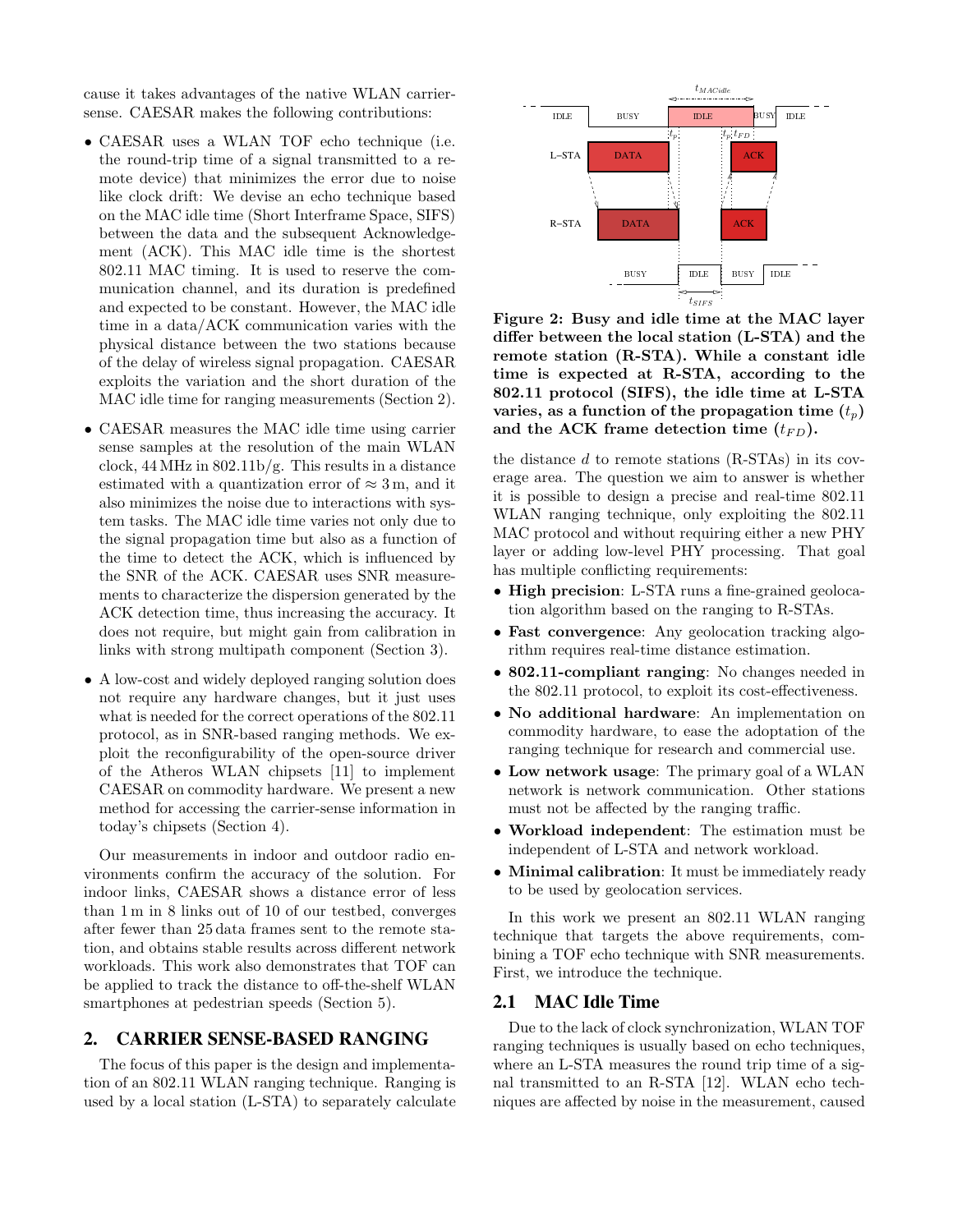by clock drift, interaction with system tasks, and protocol overhead (due to the estimation of the remote processing time). This noise causes low precision, low convergence, and low tracking capability of the estimated distance [9, 10].

To tackle these problems, we devise a TOF measurement technique based on the MAC idle time between the MAC data frame and the subsequent MAC ACK frame. Busy and idle channel states are used to sense the presence (busy channel) or absence (idle channel) of a frame on the medium, according to the 802.11 Carrier Sense Multiple Access/Collision Avoidance (CSMA/CA) protocol. Between the data and ACK communication, the channel is idle for a short time. This is used by an 802.11 station to reserve the channel, so that no other transmissions are possible. This time is the shortest 802.11 MAC idle time, and we exploit it for devising a ranging technique.

As part of the 802.11 CSMA/CA protocol, the L-STA transmits a data frame and expects to receive an ACK from R-STA, signaling the successful reception of the frame (see Fig. 2). The MAC idle time at the R-STA is denoted Short Interframe Space (SIFS), and it is fixed by the 802.11 standard, e.g.  $t_{SIFS} = 10 \,\mu s$ in  $802.11b/g$  [13]. The MAC idle time at the L-STA, denoted as  $t_{MACidle}$ , varies with the propagation time of the data  $t_{p,data}$  from the L-STA to the R-STA and the ACK  $t_{p,ACK}$  from the R-STA to the L-STA. For a speed of light of  $c = 300 \,\mathrm{m}/\mu s$ , a value of less than  $t_{MACidle} =$  $12 \mu s$  is expected for typical coverage ranges.

We measure  $t_{MACidle}$  using the main 44 MHz WLAN clock. Since the signal travels from L-STA to R-STA and back, the distance resolution for the single sample (i.e., a data/ACK exchange) is  $300/(2*44) = 3.4 \,\text{m}^1$ .

#### *2.1.1 Clock drift and interaction with system tasks*

Due to tolerances, there is a relative clock drift between L-STA and R-STA. This clock drift causes significant measurement errors with echo techniques [9]. The impact of drift is negligible using an echo technique based on  $t_{MACidle}$ . Indeed  $t_{MACidle}$  is measured over a short period of time and uses the main 44 MHz WLAN clock. For example, a drift of 25 ppm between the local and remote clock [13] results in a drift of 25 s in a million seconds, or 0.13 % of one WLAN cycle in  $12 \,\mu s$ . Measuring  $t_{MACidle}$  with the main WLAN clock minimizes also the interaction with the system tasks, because the WLAN clock operations are mostly not influenced by the tasks of the main CPU.

#### **2.2 Channel state in a Data/ACK exchange**

To determine what parameters affect  $t_{MACidle}$ , we identify what factors affect the busy-to-idle and idle-tobusy transitions, referring to the channel state changes illustrated in Fig. 2. Correct identification of frame boundaries, i.e., the start and the end of a new frame, is one of the most critical operations in WLAN networks.

#### *2.2.1 L-STA estimates locally the ACK detection time*

The  $t_{MACidle}$  starts with the busy-to-idle transition at the end of the data transmission and ends with the idle-to-busy transition at the start of the ACK reception. While the busy-to-idle transition at the end of the data transmission is readily determined by the endof-frame transmission, the start of the ACK reception requires more discussion. The default operation of an 802.11 WLAN station is reception, wherein it continuously senses the medium via the Clear Channel Assessment (CCA) module and reports the busy and idle channel state at the WLAN clock resolution. The CCA declares the medium as busy when it detects an 802.11 modulated signal (frame detection, FD). This operation causes a delay at the receiver from the start of the 802.11 preamble to the idle-to-busy transition, that we call the frame detection time  $t_{FD}$ .

#### *2.2.2 Not estimating the remote processing time*

Most of the  $t_{MACidle}$  at R-STA is the result of the  $t_{SIFS}$ . The start and end of the SIFS are determined by PHY operations at the resolution of the main WLAN clock: i) The SIFS starts when the signal strength of the data at R-STA drops below a certain threshold (called the coarse low threshold) at the end of the frame [14]. ii) R-STA starts to transmit the ACK when the SIFS expires. iii) The turnaround time from reception to transmission of the start of the ACK (which is known and constant) occurs during the SIFS [15]. This results in a stable  $t_{SIFS}$  and allows us to design a WLAN echo technique without needing additional message passing per-remote station to determine the remote processing time per-frame.

#### *2.2.3 Carrier sense-based ranging*

The  $t_{MACidle}$  is calculated as (see Fig. 2):

$$
t_{MACidle} = t_{p, data} + t_{SIFS} + t_{p,ACK} + t_{FD}
$$
 (1)

We assume a similar radio-channel for the propagation of the data and the ACK, so  $t_p = t_{p,data} = t_{p,ACK}$ , and we estimate the distance  $\hat{d}$  at L-STA as:

$$
\hat{d} = c \cdot (t_{MACidle} - t_{SIFS} - t_{FD})/2, \tag{2}
$$

CAESAR only needs local information, such as the  $t_{FD}$ ,  $t_{MACidle}$ , and the SNR, and it does not require any information from the R-STA.

We devise solutions to estimate  $t_{FD}$  and  $t_{MACidle}$ . In Section 3, we present a novel estimator to characterize the dispersion in the measurements due to  $t_{FD}$ . The estimator increases the accuracy, filtering a limited set

<sup>1</sup>A reduction of this quantization error occurs with the 802.11n WLAN clock, driven by a clock of at least 88 MHz.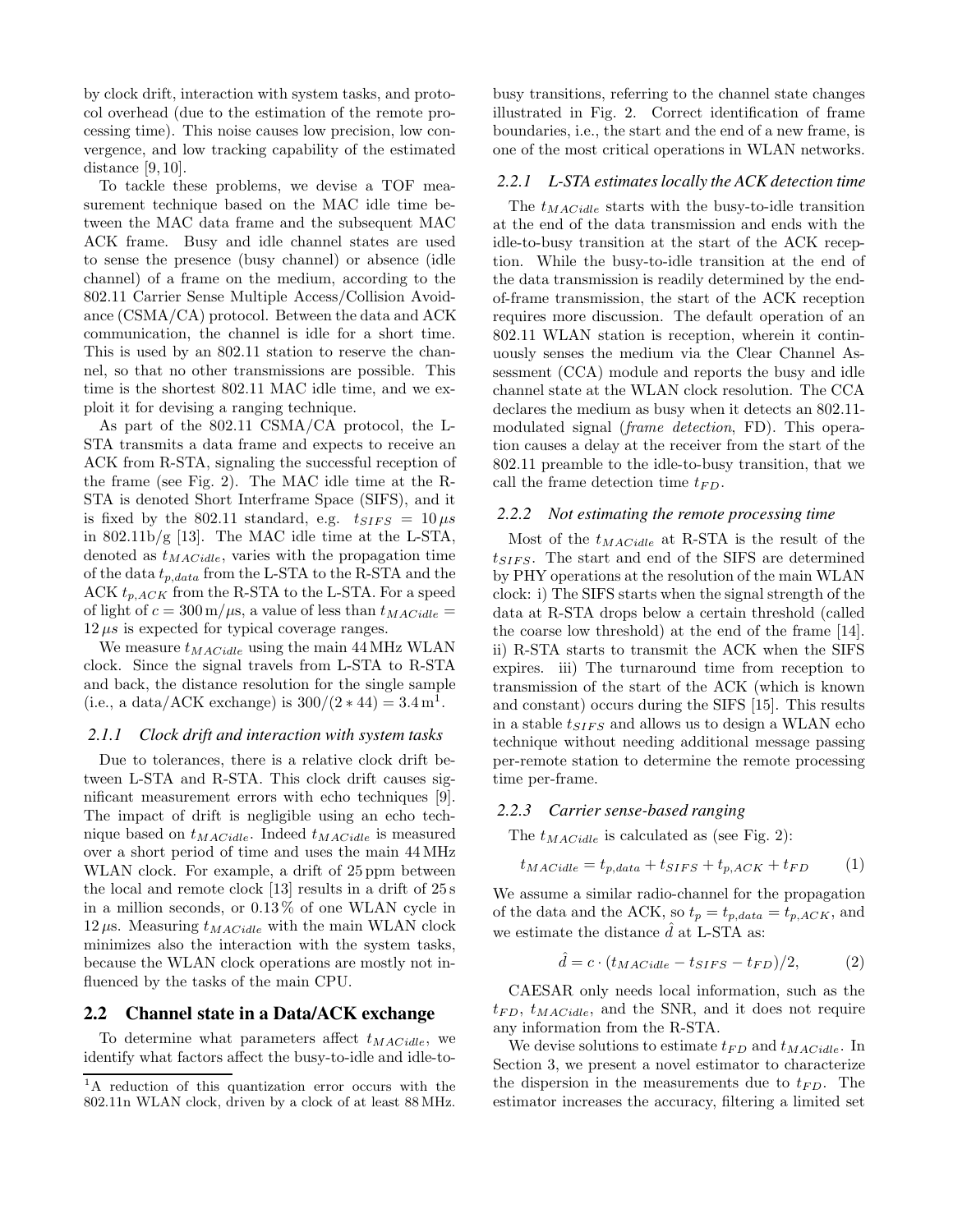

Figure 3: CAESAR block diagram. On the top left, we show the block estimating  $t_{MACidle}$ : L-STA sends an 802.11 data and locally measures  $t_{MACidle}$ . On the bottom left, we have the block estimating  $t_{FD}$ : L-STA uses the pair  $(t_{MACidle}, SNR)$  to infer  $t_{FD}$ .  $t_{MACidle}$  and  $t_{FD}$ samples determine the distance between L-STA and R-STA, when filtered over multiple samples.

of samples. In Section 4, we show how increased software programmability in off-the-shelf wireless devices allows us to estimate  $t_{MACidle}$  at the driver-level. This is non-trivial because  $t_{MACidle}$  occurs in a short period of time during a data/ACK communication.

# **3. FRAME DETECTION TIME**

We implement CAESAR on commodity Atheros chipsets using the Ath9k driver [11]. Atheros-based drivers are considered a "de-facto" standard for the experimental validation of 802.11 WLAN designs. Fig. 3 shows the block diagram of our implementation. On the top left, we show the block estimating  $t_{MACidle}$ : L-STA sends an 802.11 data and measures  $t_{MACidle}$  by extracting and processing 44 MHz hardware timing counters. On the bottom left, we show the block estimating  $t_{FD}$ : L-STA uses the pair  $(t_{MACidle}, SNR)$  to infer  $t_{FD}$ . Finally,  $t_{MACidle}$  and  $t_{FD}$  samples we used determine the distance between L-STA and R-STA, when filtered over multiple samples.

# **3.1 Correlating detection time and SNR**

The IEEE 802.11 standard mandates that at least  $90\%$  of  $\{t_{FD}\}\$  samples have to be in an observation time window of 4  $\mu s$  from the start of the preamble<sup>2</sup> [13]. Although the frame detection implementation is manufacturer dependent, it always occurs during the 802.11 preamble, correlating the received sequence samples with one or more delayed copies of the sequence, with the delay being equivalent to the length of one



Figure 4: Histogram of  $t_{MACidle}$  using commodity WLAN hardware. There are two spikes perlink, that would cause an unacceptable high variability in distance estimation.

symbol [16]. We conduct a test with two indoor links, denoted as link A and link B, to study the variability of  $t_{FD}$ , and we report the results in Fig. 4. In each test, a L-STA sends constant ping traffic for several hours to a R-STA closer than 15 m. The link distance is fixed, but we observe a high variability of ACK SNR (up to 15 dB) over the day.

 $t_{MACidle}$  increases with  $t_{p,data}$  and  $t_{p,ack}$ , but a distance of less than 15 m results in a delay of less than  $(15/3.4)/44 = 0.1 \mu$ s. The observed  $t_{MACidle}$  in Fig. 4 is in the range of  $500 - 530$  clocks, i.e.,  $\approx 11.3 - 12 \,\mu s$ , higher than  $t_{SIFS} + 0.1 = 10.1 \,\mu s$ . The resulting difference is due to the  $t_{FD}$  as expressed in Eq.(1).

A closer look to Fig. 4 shows a bimodal distribution of  $t_{MACidle}$ , with two main spikes for each link. Link A presents a first spike centered at ≈ 506−507 clock cycles and a second spike centered at  $\approx$  527 clock cycles. We find a similar distribution in link B. The difference between the two spikes of  $\approx 20$  clock cycles of  $t_{MAC}$ would cause an unacceptable uncertainty in distance estimation. Referring to Eq.(2), 20 cycles correspond to a difference in the distance estimate of  $3.4 \cdot 20 = 68$  m.

This finding can be explained noticing that, in link A, the samples of the second spike are on average received at a lower ACK SNR compared with the ones of the first spike. In contrast, in link B, the second spike is associated with frames at a higher SNR compared with those of the first spike. Since  $t_{MACidle}$  in Eq.(1) is a function of  $t_{FD}$ , and since  $t_{SIFS}$  is expected to be constant, we infer that  $t_{FD}$  is a function of the ACK SNR, that is  $t_{FD} = f(SNR)$ . In particular, the frame detection requires that the ACK preamble is detected and that the dynamic range of the signal is the desired one according to the Automatic Gain Control (AGC) block [17]. The operation for optimizing the dynamic range per frame is a function of the SNR, which causes the spikes in Fig. 4, and L-STA indicates that the medium is busy at MAC

 $2$ This time corresponds to the first 4 symbols in the 802.11b DSSS/CCK preamble and the first 5 short symbols (over the 10 short ones) of the 802.11a/g OFDM preamble.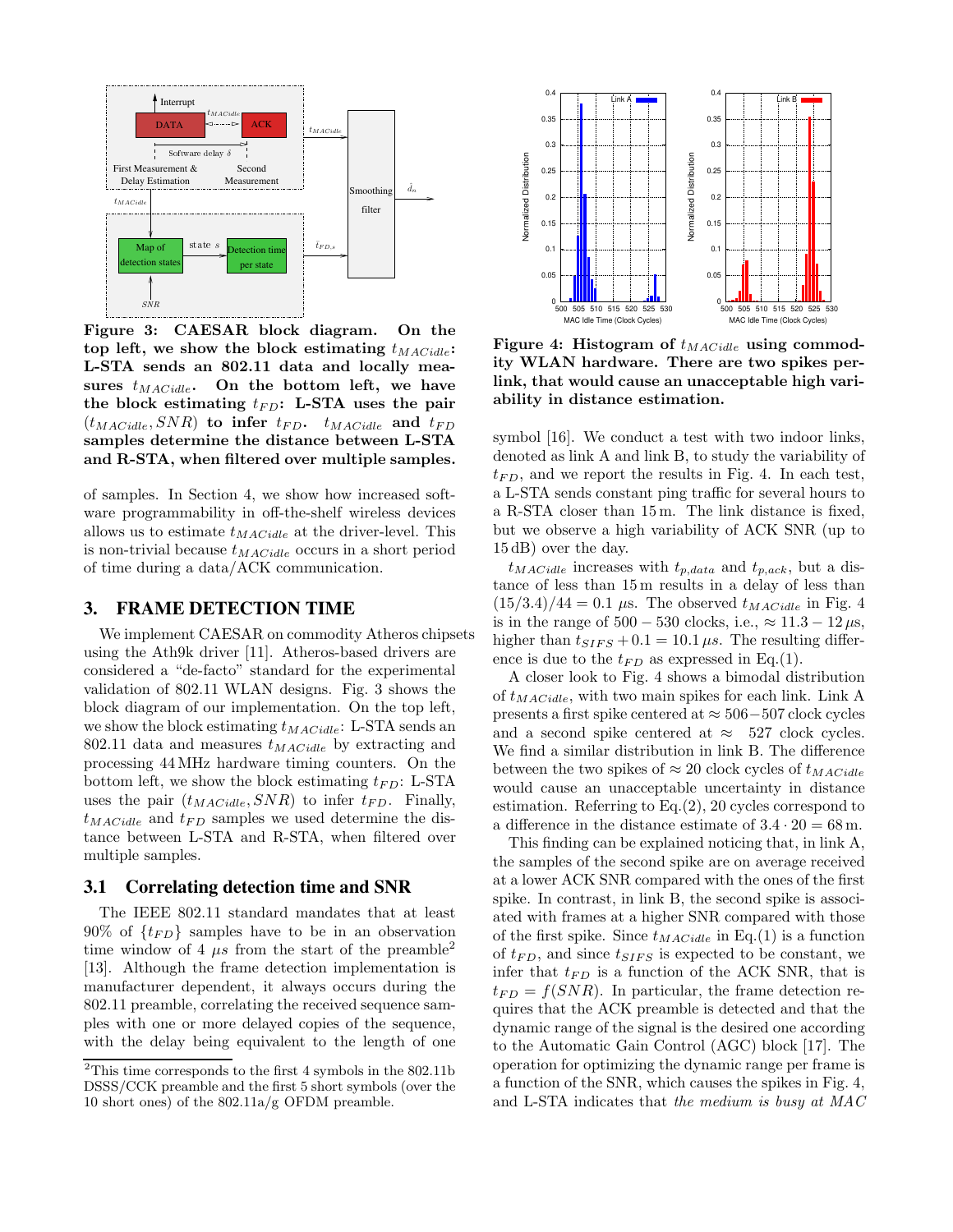layer only after that the signal gain is adjusted. This method helps to minimize the incidence of false frame detections and of undetected frames, which would reduce the MAC throughput [14]. Next, we clarify how the AGC impacts  $t_{FD}$ .

# **3.2 Impact of gain control**

WLAN receivers decode frames over a large range of signal strengths, that may vary from 0 to 70 dB above the background noise level. In each WLAN chipset (and independently of the manufacturer), these signals are internally normalized into a fixed range.

Whenever the incoming signal  $r$  is in the *preferred* range (PR), it is already in the ideal range of reception and can be decoded immediately. When instead  $r$  is out of the PR range, the gain control of the AGC has to be tuned so that it falls in the desired range. For cost and complexity reasons, the AGC implementation is fairly simple: Two detection mechanisms are possible, which are performed concurrently [14, 17, 18].

A strong signal detection  $(SSD)$  may occur when r is received at a high strength, that exceed a certain threshold (denoted as coarse high threshold). Upon detection of this condition, the circuit places the RF front-end in a low gain mode and decreases the amplifiers gain to avoid ADC saturation. For example, in PRISM, Intel and Atheros chipsets, the AGC subtracts a coarse  $30 \text{ dB}$  gain from a strong signal r. This AGC gain is kept constant during the entire frame reception. Once the reception is completed, the AGC block reacts to this event by increasing the amplifier gain to the default value.

If the signal strength of  $r$  is too low, the quantization noise of the ADC converter may render the SNR too low for correct detection. Here, a weak signal detection (WSD) may be needed to adjust the signal in the preferred range. This process uses statistical analysis based on the correlation of the received 802.11 preamble.

A higher  $t_{FD}$  is expected (thus, according to Eq.(2), a higher  $t_{MACidle}$  at a given distance  $d$ ) when the AGC must adjust the dynamic range of  $r$ , that is, for SSD and WSD frames. We then introduce the concept of detection state. For an ACK frame, the AGC at L-STA operates in one of the following detection states:

- SSD state: signal  $r$  has high SNR and is detected via strong signal detection.
- PR state: signal  $r$  is the preferred range.
- WSD state: signal  $r$  has low SNR and is detected via weak signal detection.

As an example, consider Fig. 4. We expect that the first spike on link A corresponds to frames in the PR state, because no gain control is required, while the second one is for the WSD state, because of the higher time needed to declare a medium busy and the low SNR of

Table 1: State of frame detection:  $t_{MACidle}$ range, SNR range, and  $t_{FD,s}$  per state

|           | $t_{MACidle}$ (cycles) | SNR(dB)   | $\overline{t}_{FD,s}$ (cycles) |
|-----------|------------------------|-----------|--------------------------------|
| SSD state | $521 - 600$            | $42 - 70$ | 81.1                           |
| PR state  | $500 - 519$            | $15 - 54$ | 63.3                           |
| WSD state | $521 - 600$            | $0 - 28$  | 84.0                           |

ACKs. A different distribution occurs on link B, where ACK frames are received at high SNR, and thus the second spike is due to frames in SSD state.

# **3.3 Revealing the detection state per frame**

In order to determine the detection state for all the set of  $\{t_{MACide}, \text{SNR}\},$  we conduct a variety of experiments, placing two stations in locations that differ in terms of distance, SNR, walls/obstacles and 802.11g modulation. For each test, we collect  $t_{MACidle}$  and SNR samples as in the tests of Fig. 4. The tests are valid for each 802.11g PHY rate and frame length, because the 802.11g preamble is independent of these parameters. We use the following methodology to infer the state:

- Sample in the PR or the SSD/WSD state: We use  $t_{MACidle}$  to distinguish between the two states. From Fig. 4, the standard deviation of the samples in one state (in the order of few cycles) is sufficiently smaller than the difference in cycles between the maximum value of adjacent states (of about 20 cycles). Then,  $t_{MACidle}$  samples in PR states do not overlap with the ones in SSD/WSD state.
- Sample in the SSD or the WSD state: We use the ACK SNR to distinguish between the two states. In fact, samples in SSD or WSD state may lie in similar ranges of  $t_{MACidle}$ , but in different range of ACK SNR. We add an upper bound of 600 cycles, to limit the impact of the small number of outliers in the implementation and frames which are not ACKed due to low signal quality, collisions, etc..

Table 1 allows us to infer the frame detection state per sample. For example, if CAESAR measures  $t_{MACidle} =$ 530 cycles and  $SNR = 45$  dB, it maps the sample to the SSD state.

From Table 1, the observed SNRs of our samples are between 0 and 70 dB, and the SNR ranges for different detection states are partially overlapping. For example, frames with SNR between 15 and 28 dB could be received in either PR or WSD state. In particular, the signal amplitude above the noise is not the only factor that determines what AGC gain is used before the ADC conversion. The SNR is only a measurement of the average signal strength above the noise, but does not give any information about the signal peak-to-average power ratio (which is particularly critical in 802.11g/a OFDM mode) and the presence of interfering signals [19]. As a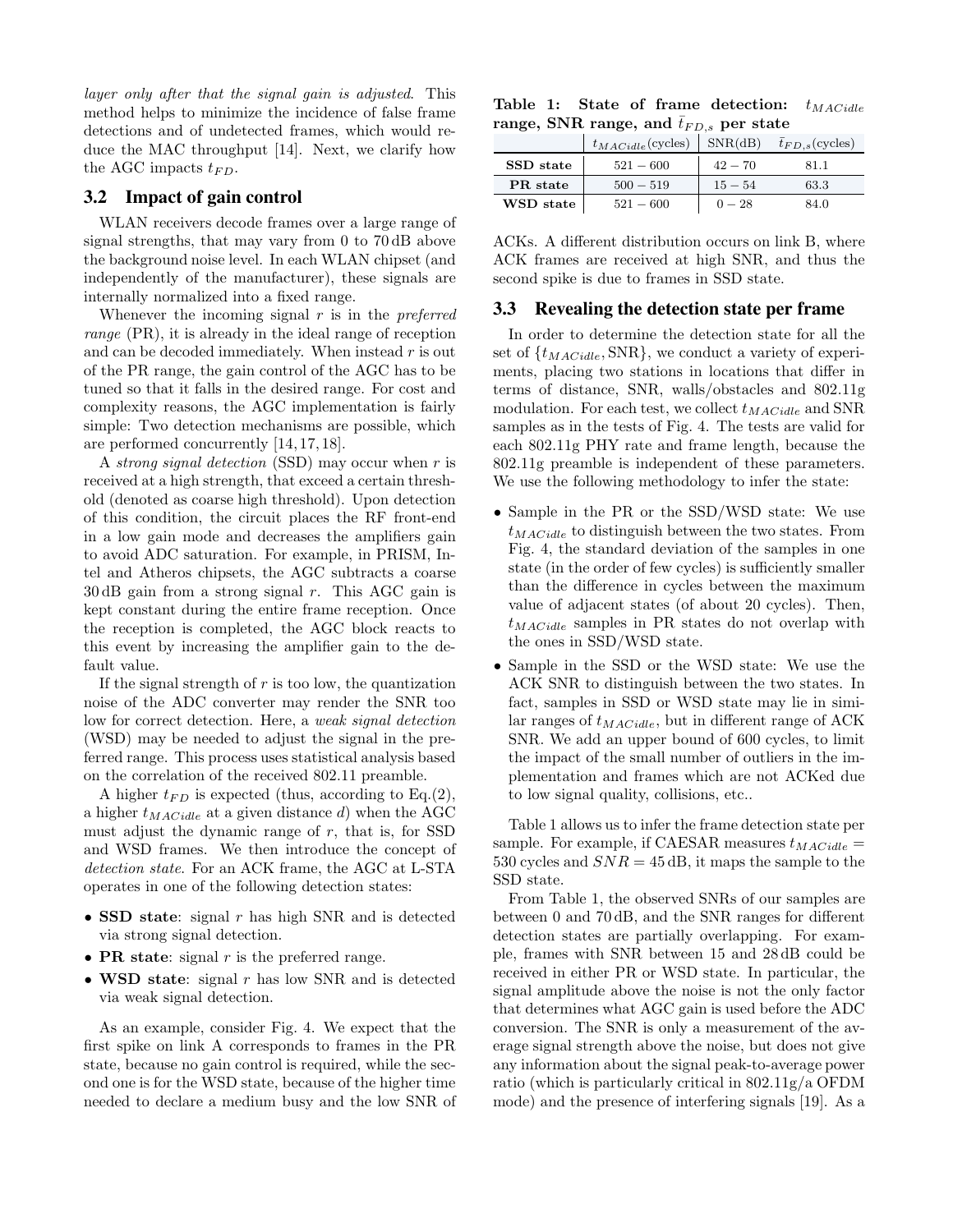result, a detection state cannot be unequivocally determined based on the SNR of the ACK, but SNR must be combined with the information about  $t_{MACidle}$ .

# **3.4 Detection state and multipath**

Once a sample  $n$  is mapped to a state, the distance  $d_{n,s}$  can be expressed as:

$$
\hat{d}_{n,s} = c \cdot \frac{\left[ (t_{MACidle} - \gamma_s) - t_{SIFS} - \bar{t}_{FD,s} \right] / 2 \quad s \in \mathcal{S}, \tag{3}
$$

where S is the set of detection states,  $\bar{t}_{FD,s}$  is the average frame detection time for state s, that depends on the chipset manufacturer implementation, and  $\gamma_s$  is the correction factor for multi-path effect. We also indicate  $\sigma_s$  as the standard deviation of samples in state s. Next we describe how  $t_{FD,s}$  and  $\gamma_s$  are derived.

# *3.4.1 Average frame detection time*

We measure the set of  $\{\bar{t}_{FD,s}\}\$  with L-STA and R-STA in line-of-sight (LOS) and known distance using AR9220 Atheros chipsets. For each detection state, we send ping traffic and collect samples of  $t_{MACidle}$ . From Eq.(2), we then calculate  $\bar{t}_{FD,s}$ . We summarize the results in Table 1. We measure an average detection time up to 84.0 clock cycles, i.e.,  $\bar{t}_{FD,s} = 1.84 \,\mu s$  for the WSD state. Then,  $\bar{t}_{FD,s}$  is within an observation time window of 4  $\mu$ s, as required by the IEEE 802.11 standard. Moreover, since the average value of the PR state can be approximated to the time of two OFDM short symbols (equal to  $0.8 \cdot 2 = 1.6 \,\mu s$ ) of the 802.11 preamble, we can conclude that the frame detection in 802.11g mainly works over the first two short symbols, while the AGC block requires an additional time of  $\approx 0.4 \,\mu s$ .

We also measure the standard deviation (not shown in the Table 1) for the three states and find higher values for the SSD and the WSD state ( $\sigma_s = 0.83$  and 0.9 clock cycles, respectively) compared with the PR state (a fraction 0.45 of a clock cycle). This extra noise is likely added by the gain control in the AGC block.

#### *3.4.2 Indoor multipath correction factor*

As every ranging mechanism, CAESAR is subjected to indoor multipath. Since the multipath error causes a positive bias in the  $\{t_{MACide}\}\$  samples, it overestimates the distance, due to the extra distance traveled by the signal with respect to the direct path. Efficiently tackling the multipath requires the ability to discriminate the direct path at lower signal strength (if any) with respect to the reflected paths. However, under multipath effect, a MAC-based solution like CAESAR that relies only on MAC busy and idle times synchronizes on the strongest (reflected) path. While this is an inherent limitation of not using advanced PHY processing, we can alleviate the multipath assuming that it causes a spreading of the  $\{t_{MACidle}\}\$  samples. In particular, some of the radio signals (e.g. the WLAN frames) arrive

to destination via the direct path, others via a reflected path. As a result, the standard deviation  $\sigma_s$  tends to increase, respect to a link with only a direct path.

Let us introduce the multipath threshold  $t_s$ . We consider that the direct path is predominant in links where  $\sigma_s < t_s$  and no correction factor is needed  $(\gamma_s = 0)$ , and, under multipath, links with  $\sigma_s \geq t_s$ , where we subtract a correction factor  $\gamma_s = \sigma_s/2$ . This factor reduces the estimate of a sample that is assumed to be received via a reflected path. We tested small variations of these parameters and observed robustness of the results. This method is not effective in presence of severe multipath effect, i.e., there is only a non-direct path. The result in this case is an overestimation of the distance and a small standard deviation ( $\sigma_s < t_s$ ). Only a PHY layer solution can alleviate severe multipath effects.

#### *3.4.3 Smoothing filter*

The dispersion of the measurements can be reduced by filtering multiple samples and exploiting the detection state of the frame. Indeed, samples in different states are subjected to independent sources of noise due to the preamble detection and the gain control adjustment. The noise components can be assumed Gaussian and can then be filtered out via an Exponentially Weighted Moving Average (EWMA) filter:

$$
\bar{d}_n = (1 - \alpha_s)\bar{d}_{n-1} + \alpha_s \hat{d}_{n,s},
$$
  
s.t.  $\bar{d}_1 = \hat{d}_{1,s}$  (4)

where  $\bar{d}_n$  is the current distance estimate,  $\hat{d}_{n,s}$  is the last measured sample according to Eq.(3), detected in state s, and  $\alpha_s$  is the filter weight.

## **4. IMPLEMENTATION**

CAESAR is entirely implemented at L-STA. The implementation is modular: Time-sensitive and chipsetdependent features are coded, respectively, in the ath and ath9k modules (that implement the low-level software functionality). In order to guarantee real-time estimation, we implement the smoothing filter in the driver. The filter is implemented at the mac80211 layer (and thus at a higher level of the stack) with generalpurpose code.

In order to avoid the introduction of any hardware modules, we devise a method to measure  $t_{MACidle}$  via software, accessing what current WLAN hardware can provide to the driver, as explained in the next section.

#### **4.1 Low-level measurements**

Our objective is to estimate  $t_{MACidle}$  via software. Ideally, we would need to know the timestamps of frame boundaries, e.g., the end of a data transmission. However the WLAN hardware does not need to provide timestamps at the main 44 MHz resolution for 802.11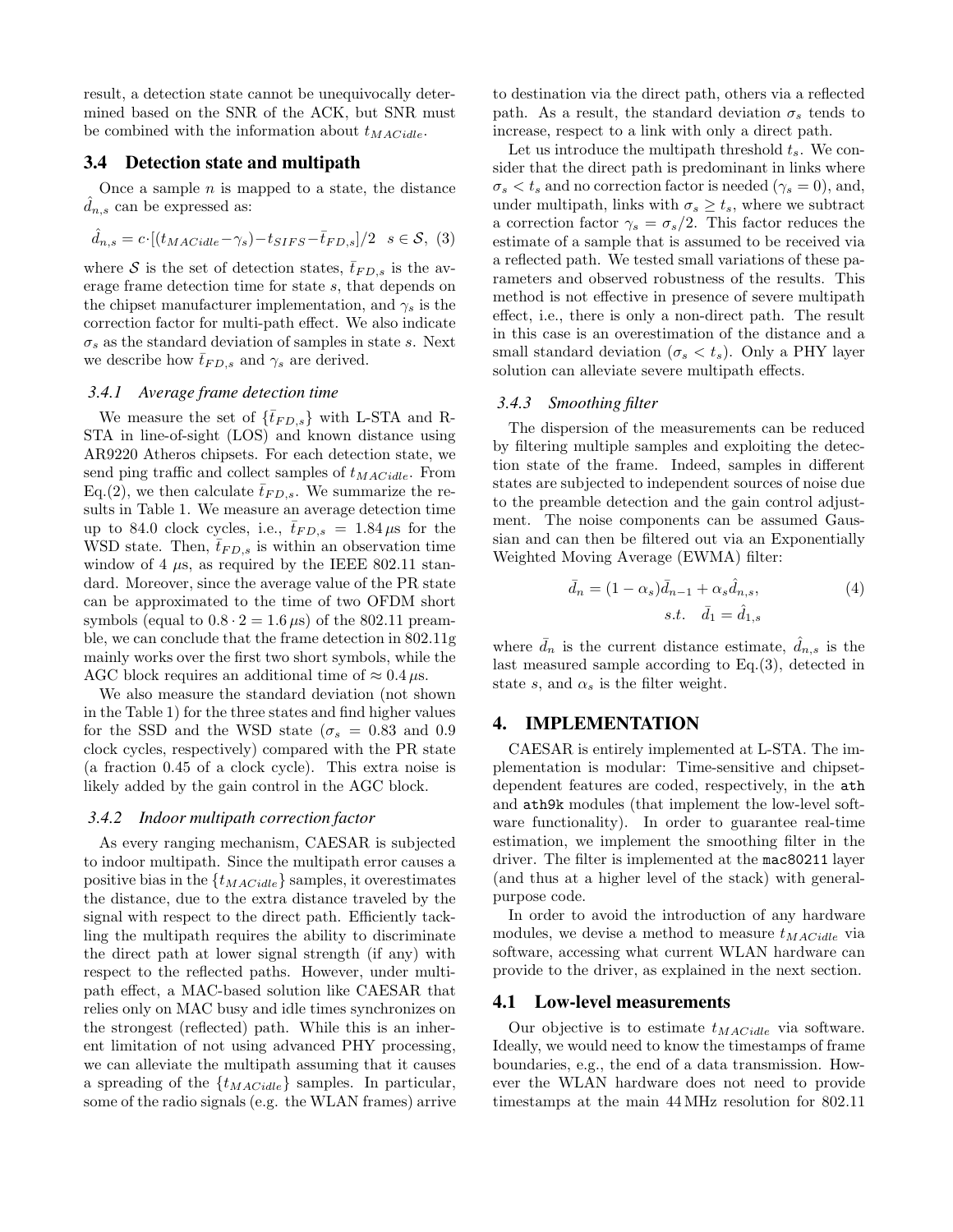operations. The idle time can instead be estimated by using the absolute time and the busy time as measured by CSMA/CA operations. We exploit 32-bit register counters maintained by Atheros WLAN chipsets, and updated in hardware at the resolution of a clock tick  $[20]$ : 1) R\_RCCNT counts the time at the 44 MHz built-in quartz resolution. 2) AR RCCNT counts the number of clock ticks where the transceiver is busy at the MAC layer, for transmission or reception.

Let us denote  $I = (R \text{-}RCCNT - AR \text{-}RCCNT)$  as the entire time in clock units during which the card is idle. From Fig. 3, we can estimate  $t_{MACidle}$  at the L-STA by measuring  $I$  in two instants of time, i) when the 802.11 data is on the air and the channel is busy (i.e., the data transmission is ongoing), denoted as  $I_1$ , and ii) when the ACK is on the air and the channel is busy (i.e., the ACK reception is ongoing), denoted as  $I_2$ . As a result:

$$
t_{MACidle} = I_2 - I_1
$$
 [clock cycles]. (5)

This is challenging to implement because, as shown in Fig. 2, the state of the channel is also idle before the data transmission and after the ACK reception. For example, if the second reading would occur after that the ACK has been received,  $t_{MACidle}$  would be higher than expected, and we would overestimate the distance according to Eq.(3). Further,  $t_{MACidle}$  occurs in a very short time and the ACK duration is in the order of tens of  $\mu$ s. Next we describe how CAESAR implements fine-grained detection of the time of an ongoing data transmission and ongoing ACK reception.

#### **4.2 Detecting an ongoing data transmission**

We are interested in performing the first reading during the data transmission. For that goal we can use the WLAN hardware interrupts. Note that the interrupts cannot be used to directly and efficiently estimate the TOF in a data-ACK exchange. This is due to unpredictable delay between the time of an IEEE 802.11 hardware event and the driver notification, caused by system tasks and the operating system (OS) power saving state [21, 22].

The WLAN hardware interrupts can instead be used to inform the driver that an event, e.g. the data transmission, started at some time in the past. The Atheros baseband releases an interrupt ATH9K\_INT\_TX<sup>3</sup>, when the data starts to be transmitted. CAESAR measures  $I_1$  when the interrupt is handled by the driver.

Interrupts cannot be exploited for estimating when

the ACK reception is ongoing. Only when the ACK reception is completed, another interrupt is triggered by the hardware and then handled by the driver for upper-layer notification of the successful transmission. However, the delay occurring between the ACK completion and the interrupt handling is sensitive to the CPU usage  $[21, 22]$ . Measuring  $I_2$  after this interrupt would erroneously add some (unpredictable) idle time after the busy-to-idle transition at the end of ACK reception and cause errors in the measurements. We describe next how  $I_2$  is measured by CAESAR.

# **4.3 Detecting an ongoing ACK reception**

CAESAR estimates the time  $\delta$  from the first measurement until ACK reception is ongoing and measures  $I_2$  when this delay elapses. In detail, at the time of measuring  $I_1$ , CAESAR reads also the AR TFCNT(1) register counter, that counts the number of clock ticks during which the 802.11 transceiver transmits a frame. AR TFCNT(1) can be reset after each transmission and then used to provide the exact time at L-STA from the start of the transmission until the data transmission has been detected at the driver as explained in section 4.2.

CAESAR uses the busy-waiting udelay( $\delta$ ) function of the kernel for scheduling a delay  $\delta$  as:

$$
\delta = t_{Data} - Cr \cdot \text{AR\_TFCNT}(1) + t_{SIFS} + t_{Preamble} [\mu s],
$$
\n(6)

where  $t_{Data}$  is the data duration, a function of local PHY information such as the frame length and the rate, Cr is the WLAN clock rate in MHz  $(44$  in  $802.11b/g)$ and  $t_{P}$  reamble is the 802.11 preamble length. Since no other time-sensitive software tasks are executed in the WLAN driver between  $I_1$  and  $I_2$  (but only hardware processing), this delay does not introduce any side-effect on the throughput<sup>4</sup>. When the udelay function elapses, the ACK reception is ongoing and the driver measures  $I_2$ , to estimate  $t_{MACidle}$  as in Eq.(5).

#### **4.4 Evaluation of low-level implementation**

High accuracy of the values reported by the registers is necessary to guarantee that the readings occur during an ongoing data transmission and ACK reception, respectively. In this section we evaluate whether this goal is obtained by CAESAR. We place two stations in proximity and send ping traffic of 500 bytes from one station for 1000s. We consider two network loads: 1) one frame per second, which is an ideal condition because of low OS computational load, and 2) flooding ping traffic, which is a case for intensive OS load.

 $3$ The interrupt ATH9K\_INT\_TX is released for two different events: When i) a data begins to be transmitted and ii) an ACK has been completely received. In order to distinguish between the two events, a status flag EINPROGRESS indicates whether ATH9K INT TX is triggered for the first or second cause. We read the counters when the interrupt ATH9K INT TX with status flag EINPROGRESS is handled by the driver.

<sup>4</sup>We verified experimentally that CAESAR and the original driver obtain very similar TCP throughput of  $\approx 21 \text{ Mb/s}$ via iperf tests originated from one Soerkis machine [23] to a second one, with machines at a CPU speed of 500 MHz. The udelay function gives the CPU to other processes. Hence the CPU time is not wasted.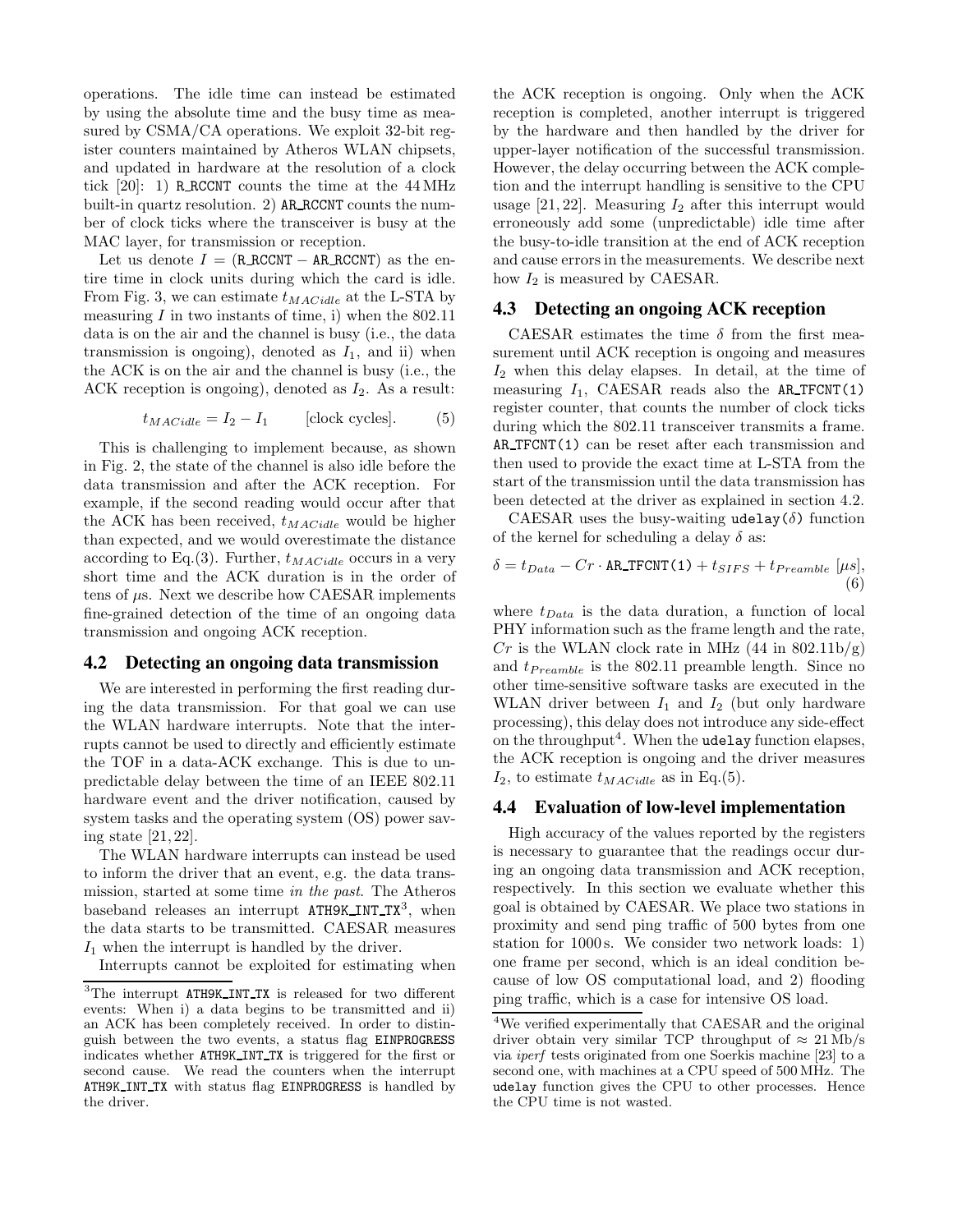# *4.4.1 First reading*

The accuracy of the first reading depends of the delay associated with the interrupt ATH9K INT TX. Our methodology requires that this interrupt is handled before the completion of the data transmission. For that goal, we use the AR TFCNT(1) counter. This value indicates the time passed from the start of data transmission to the time that the interrupt is handled by the driver, i.e., the interrupt delay. Thus, AR TFCNT(1) indicates the set of minimum frame lengths and maximum transmission rates that can be used in CAESAR for ranging calculation.

Results are plotted in Fig. 5 as a function of time. We find an average interrupt delay of  $42.23 \mu s$  for the low traffic rate, with a minimum delay of  $\approx 35 \,\mu s$ , and  $71.55\,\mu s$  for the flooding rate, with standard deviations of  $5.86 \,\mu s$  and  $26.78 \,\mu s$  respectively. These results confirm that the interrupt handler is less predictable for a high system workload. For flooding traffic and 99 % of the frames, an interrupt delay of at most  $\approx 150 \,\mu s$ occurs from the start of the data transmission until the interrupt is handled by the driver. As a result, only data traffic with transmission time greater than  $150 \mu s$  can be reused for ranging calculation with no network overhead. Dedicated traffic must be sent instead when the 802.11 data traffic results in transmission times smaller than  $150 \,\mu s$ .

#### *4.4.2 Second reading*

The accuracy of the second reading depends on two factors, the reliability of the udelay function (which might depend on other CPU processes) and the delay in the driver code to read the registers. For the evaluation, we tune the delay  $\delta$  to detect an ongoing SIFS at L-STA<sup>5</sup> . In fact, our goal is to analyze the variation of the idle time due to the low-level implementation. Using  $\delta$  as shown in Eq.(6) would add the variation due to the propagation delay and the ACK detection time. Since we aim to detect the event of an ongoing SIFS, we expect an idle time constantly lower than  $10 \cdot 44 = 440$ cycles, where  $t_{SIFS} = 10 \,\mu s$ . This method also allows us to calculate the standard deviation of the event that triggers the  $I_2$  reading.

Idle time samples are plotted in Fig. 5 as a function of time, for both low traffic rate (on top) and flooding rate (on the bottom). For better representation, we show the first 10 s of the test. We find an average idle time of 4.17  $\mu$ s for the low traffic rate and 4.68  $\mu$ s for the flooding rate, with standard deviations of  $0.31 \mu s$  and  $0.75 \,\mu s$ , respectively. This calculation does not consider the samples with idle time greater than  $10 \mu s$ . They are not present for the low traffic rate and are only 0.026% of the flooding traffic. The result shows the



Figure 5: The interrupt that notifies the start of a data transmission must be handled before the end of the data transmission. For flooding traffic, only the traffic with transmission time greater than  $150 \mu s$  can be reused by CAESAR. Moreover, the second reading presents a low standard deviation as shown by tuning the delay  $\delta$  for detecting the event of an ongoing SIFS (that is, detecting idle time smaller than 10  $\mu$ s).

very high probability of the event detection and the small standard deviation compared with the duration of the 802.11g ACKs ( $\approx$  tens of  $\mu$ s). This permits our methodology to detect the event of an ongoing ACK reception, using  $\delta$  as in Eq.(6). Hence, the second reading can detect the ongoing ACK reception and retrieve the register counters R RCCNT(2) and AR RCCNT(2) during that time.

# **4.5 Discussion**

In this section, we briefly summarize what is needed to implement CAESAR in today's chipsets.

#### *4.5.1 Busy and idle time*

Our implementation of CAESAR is based on Atheros chipsets, and their flexibility to provide registers that we exploit for a ranging technique. Other chipset manufacturers already expose similar information. For example, [24] uses the busy and idle time available in the microcode of Intel chipsets.

#### *4.5.2 Average frame detection time*

The dependency of frame detection time versus the SNR are general insights, because SSD, PR and WSD states are needed in all chipsets. However, the frame detection technique is proprietary and manufacturer dependent. Thus  $\{\bar{t}_{FD,s}\}\$  has to be calculated for different chipset brands, similar to what we discussed in Section 3. This characterization is feasible because it is required only once per chipset brand. For example, all our AR9220 chipsets have the same performance.

<sup>&</sup>lt;sup>5</sup>That is,  $\delta = t_{Data} - 44 \cdot \text{AR\_TFCNT}(1) + K$ , where  $K < t_{SIFS}$ is a constant factor.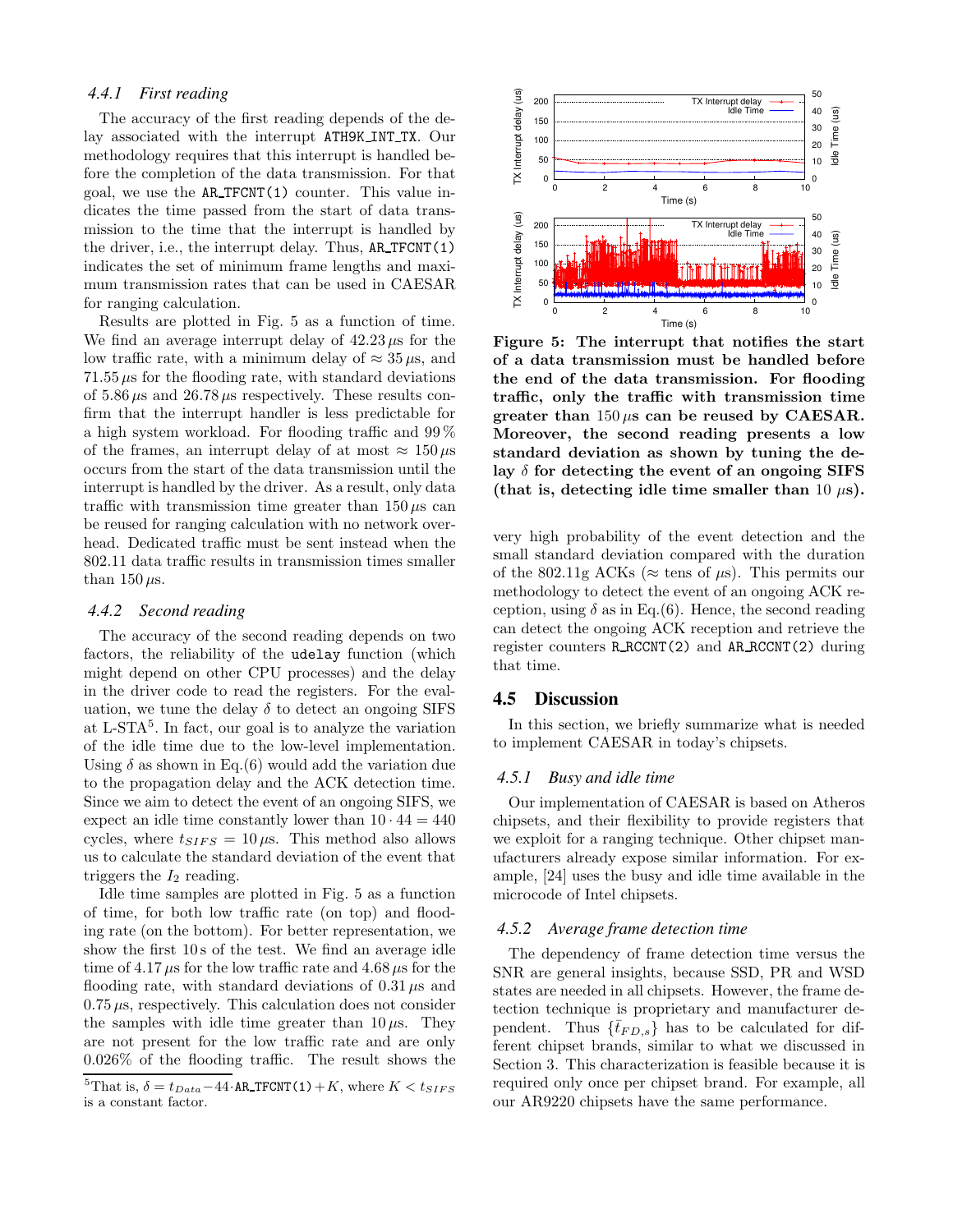

Figure 6: Map of testbed. STA1, STA2, STA3, STA4, STA5 are placed in the locations shown in the map, in different rooms of the testbed. Concrete walls separate the rooms. STA6 is initially placed in the location A and then moved along the path in the map until it reaches position G.

#### *4.5.3 SIFS time*

The R-STA must add a constant idle time. Some chipsets add a constant offset to the SIFS time, as the  $HTC$  magic and the iPad, that have a constant positive offset of 49.9 cycles in comparison to Atheros chipsets, thus resulting in a  $t_{SIFS} = 10 + 49.9/44 = 11.3 \,\mu s$ . The constant offset is manufacturer dependent, and it might be detected by L-STA based on the first bits of the ACK MAC address (that describe the chipset manufacturer) and a table of SIFS offset per manufacturer.

# **5. EVALUATION**

In this section we evaluate the implementation of CAESAR via several experiments. We show that:

- Average errors of less than 1 m are obtained in 8 links out of 10. A lower accuracy is obtained in links with severe multipath obstruction.
- The error drops below 2 m after fewer than 25 samples in 9 links out of 10.
- It is stable across different frame rates at the L-STA.
- WLAN interference has a limit impact on the estimate, when 3 other stations send a high traffic rate.
- It can track the distance to a WLAN smartphone at pedestrian speeds both outdoors and indoors [25].

# **5.1 Scenario and deployment**

Five stations are at fixed locations according to the map in Fig. 6, and at a relative distances as shown in Table 2. There is no direct LOS between any station pair. These stations (STA1, STA2, STA3, STA4, STA5) are embedded platforms, based on Soekris net5501-70 [23] and they implement CAESAR. We use the AR9220 chipset from Atheros as the WLAN hardware interface,

Table 2: Indoor evaluation. Link x-y is the link between STAx and STAy. Links are at different signal strengths, from an average of 16.7 dB up to 55.8 dB. Average errors of less than 1 m are obtained in 8 links out of 10.

|         | DISTANCE          |                     |                    |                     |
|---------|-------------------|---------------------|--------------------|---------------------|
| LINK    | <b>EXPECTED</b>   | <b>MEASURED</b>     | <b>STD</b>         | <b>SNR</b>          |
| $1 - 2$ | 9 <sub>m</sub>    | 8.05 <sub>m</sub>   | 0.84 <sub>m</sub>  | $38.7 \text{ dB}$   |
| $1 - 3$ | 7 <sub>m</sub>    | $7.22 \,\mathrm{m}$ | 0.60 <sub>m</sub>  | $46.2 \text{ dB}$   |
| $1 - 4$ | 9 <sub>m</sub>    | $8.29 \,\mathrm{m}$ | 1.20 m             | $41.9 \text{ dB}$   |
| $1 - 5$ | $8.5\,\mathrm{m}$ | $10.10\,\mathrm{m}$ | 1.01 m             | $32.4 \text{ dB}$   |
| $2 - 3$ | $2\,\mathrm{m}$   | 2.57 <sub>m</sub>   | 0.71 <sub>m</sub>  | $55.8\,\mathrm{dB}$ |
| $2 - 4$ | 12 <sub>m</sub>   | $15.29\,\mathrm{m}$ | $2.76\,\mathrm{m}$ | 16.7 dB             |
| $2 - 5$ | 9 <sub>m</sub>    | 8.91 m              | 0.76 <sub>m</sub>  | $37.2 \text{ dB}$   |
| $3 - 4$ | 9.5 <sub>m</sub>  | $10.20\,\mathrm{m}$ | 1.59 <sub>m</sub>  | $29.1 \text{ dB}$   |
| $3-5$   | 7.5 <sub>m</sub>  | 7.24 <sub>m</sub>   | 1.41 m             | $52.0\,\mathrm{dB}$ |
| $4 - 5$ | $2\,\mathrm{m}$   | $1.73 \text{ m}$    | 1.61 <sub>m</sub>  | $53.2\,\mathrm{dB}$ |

operating in 802.11g mode and with auto-fallback rate activated. In the tests, the filter weight is  $\alpha_s = 1/20$ , and the multi-path threshold is  $t_s = 0.6$  WLAN clock tick in PR state and  $t_s = 1$  WLAN clock tick in SSD and WSD state. The sixth station (STA6) is a commercial HTC magic smartphone, used to evaluate the tracking capability of CAESAR outdoors and indoors.

Each link is obstructed by walls and obstacles. Rooms are separated by 10 to 20 cm thick concrete walls. Metal furniture is also present. Measurements are subjected to variable channel conditions, also affected by people walking and WLAN interference from other networks. The testbed is controlled via a powerline network to seperate control data from the wireless channel.

#### **5.2 Indoor evaluation**

We measure the distance for each link of the testbed. We indicate link x-y as the link between STAx and STAy. For each link, L-STA sends one unicast ping frame per second (fps) for 400 seconds to an R-STA. Results are summarized in Table 2, calculated over the entire time of measurement. Links have a wide range of signal quality, as measured from the ACK SNR, varying from an average of 16.7 dB up to 55.8 dB. Table 2 shows that average errors of less than 1 m in 8 links out of 10, and the standard deviation (std) is smaller than 1.6 m. A higher error is for the links  $1 - 5$  and  $2 - 4$ , likely due to multi-path. Particularly, several obstructions are present in the link  $2 - 4$ , resulting in a low average SNR of 16.7 dB.

#### *5.2.1 Distance error over time*

We plot in Fig. 7 the absolute error distance per link versus the number of samples, for the first 200 samples. The error drops below 2 m after fewer than 25 samples in 9 links out of 10. On link  $1 - 2$ , the first sample  $d_{1,s}$  erroneously overestimates the distance and a few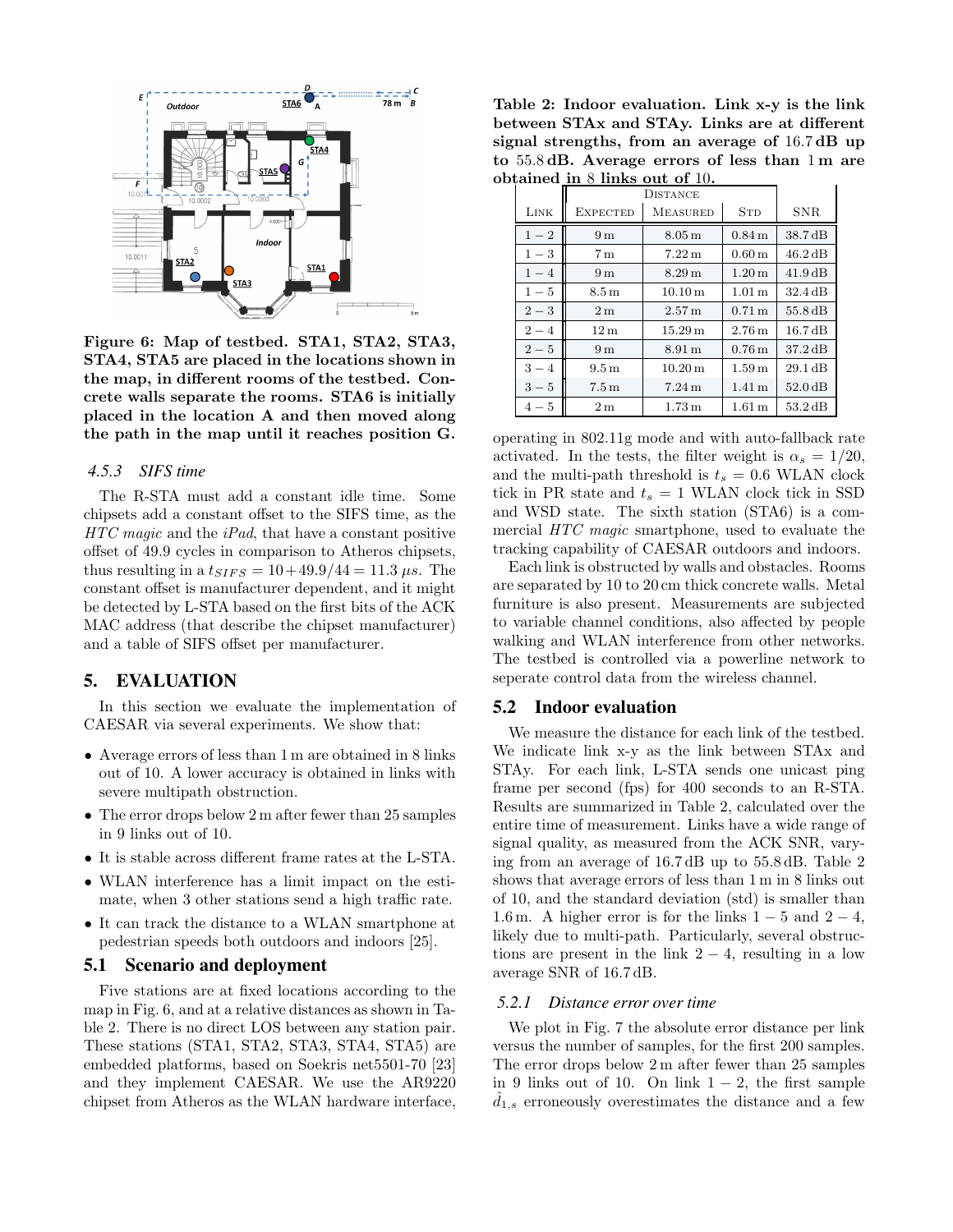

Figure 7: The absolute error drops below 2 m after fewer than 25 samples in 9 links out of 10.

samples are needed before its effect is smoothed out. On link 2 − 4 under severe multi-path, there is an error of up to 5.5 m. This link is subjected to variability in the estimate due to channel variations. As shown in Table 2, this causes a higher standard deviation (of 2.76 m) compared with the other links in the testbed.

#### *5.2.2 Stability*

We perform tests on the link  $1-3$  at 7 m to verify the robustness of the implementation with respect to L-STA traffic rate. In the test, we send traffic for 60 s at various frame rate, from 1 up to 1000 fps. Higher frame rates imply higher workload of the L-STA main CPU due to network communication (such as ping packet generation and processing in the kernel), interrupt handling, etc. Particularly, 1000 fps results in a CPU usage of 50−70% on our embedded platforms. The average distance for each test is shown at the top of Fig. 8. There is only a slight impact of the frame rate, less than 0.5 m between 1 fps and 1000 fps. As a consequence CAESAR is stable across different L-STA workloads, and results of Fig. 7 can be mostly considered independent of the traffic rate.

#### *5.2.3 Impact of WLAN interference*

Ranging traffic must coexist with communication traffic and the estimate distance should not be affected by WLAN interference. Since CAESAR operates on the MAC idle time between a data/ACK communication, WLAN interference does not directly affect the estimate as long as the ACK is successfully received. However, impact on the estimate can still be observed. To demonstrate that, we consider link  $1 - 3$ , and we let 3 other stations transmit ping traffic at various rate, from 1 up to 1000 fps, to R-STA, and we let R-STA reply with the ping response. We send 1 fps in link  $1 - 3$ , so that it is highly subjected to network interference.

The average distance for each test is shown at the bottom of Fig. 8, as a function of the fps. The estimated distance slightly decreases when the network traffic increases. We observe a difference of  $\approx 1 \text{ m}$  for 1000 fps with respect to 1 fps, resulting in a difference of  $t_{MACidle}$  of  $\approx 1/3.4 = 0.29$  WLAN clock tick. A possi-



Figure 8: Stability (top) and impact of interference (bottom) as a function of the frame rate.

ble explanations for this result is that the high workload of R-STA causes a drift of its WLAN clock, and thus of  $t_{SIFS}$ , contrary to what expected in Section 2.2.2.

# **5.3 Distance tracking of a WLAN smartphone**

We evaluate the scenario of estimating the distance in real time from STA4 to a smartphone (STA6). CAE-SAR STA4 sends traffic at a low rate of 10 fps to the smartphone. We show the scenario in Fig. 6. In the first part of the test, the smartphone is in an outdoor position. The outdoor link to STA4 has a clear direct path, but reflections are likely present from the neighboring houses, cars on the street and other people walking in the same area. The initial position of the smartphone is 4 m from STA4 (position A), and the mobile user walks away, reaching position B at 78 m of distance from STA4. After being stationary for a few seconds, he walks back to the original position D and then continues through the path shown in Fig. 6 until he goes indoors and reaches the final position G, 1 m away from the AP. The time at which the mobile user reaches positions  $\{A, \ldots, G\}$  are calculated by a chronometer App running on the smartphone, while intermediate positions are calculated via linear interpolation.

Fig. 9 shows the distance estimated by CAESAR over time. CAESAR can track the smartphone in real-time. In most locations, the error is a few meters, and we find a higher error only at around 30 s, 120 s (likely due to  $\gamma_s$ , that may overestimate the correction factor due to multipath), and 160s. Particularly, at  $\approx$  160s the smartphone is only  $\approx 12 \,\mathrm{m}$  away, but the severe building obstructions cause an 802.11 disassociation of the smartphone from the AP (and no data is sent to it). Fig. 9 also shows the SNR during the test (in dB). Whereas there is a small change in the SNR (with a minimum SNR of 8dB) between 40 and 100s, the distance changes rapidly. Moreover, the SNR between 150 and  $165s$  is *similar* to the SNR reported between  $40$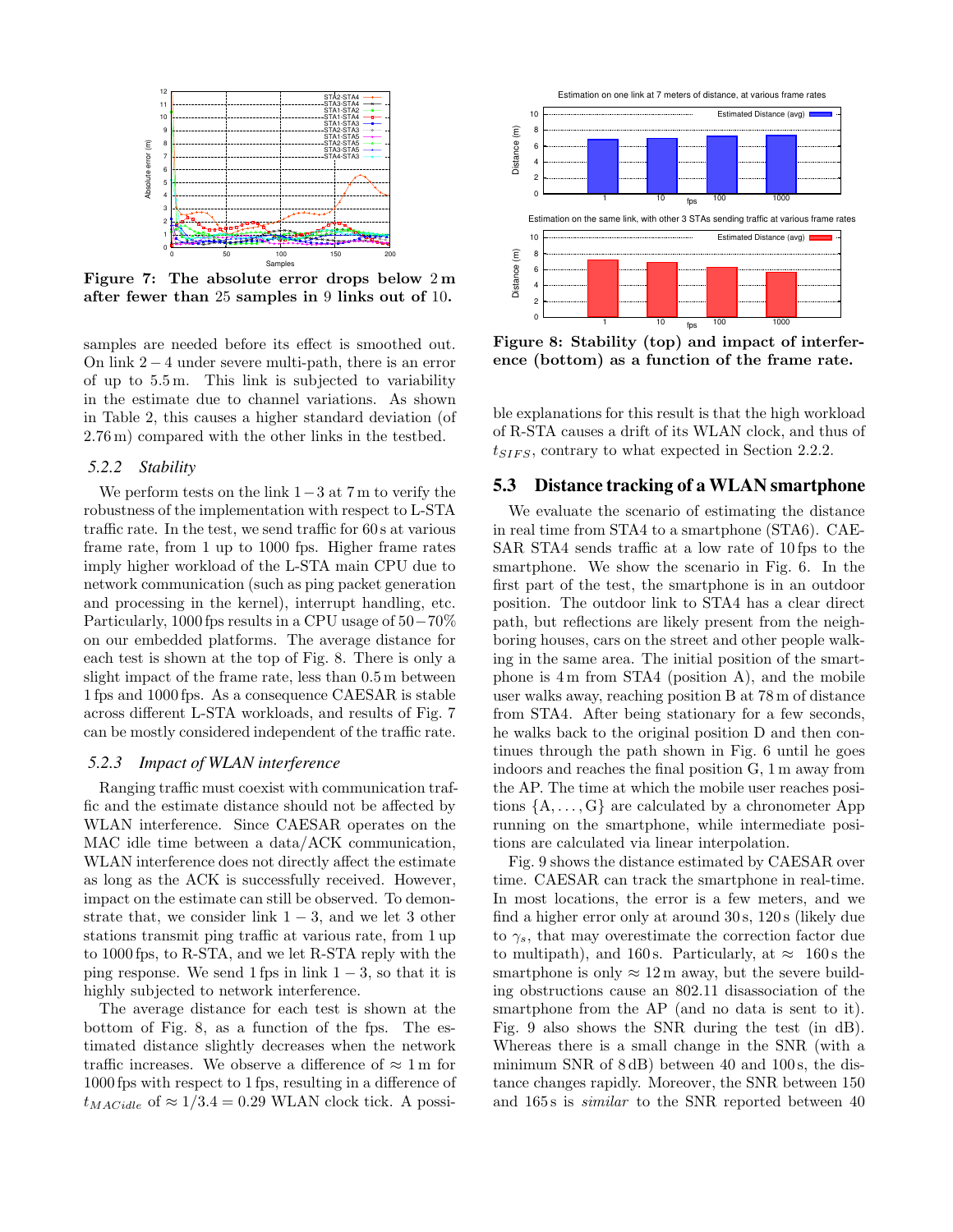

Figure 9: Test with CAESAR AP and HTC magic smartphone client (STA6) at a pedestrian speed. The distance is estimated in real-time. The smartphone is in outdoor environment until point F (at  $\approx 164$  s) is reached and indoor from point F until the end of the test.

and 100 s, while the distance is much smaller, due to a severe variation of the channel path loss. This result indicates that a SNR-only ranging technique would not be effective in this environment. CAESAR shows a high robustness during these path loss variations.

# **6. RELATED WORK**

A survey of related work on estimating the location of a wireless station is provided in [26]. To apply geolocation algorithms, a mobile station has to be in wireless range of a sufficient number of WLAN APs, which is a common case in dense WLAN deployments like urban environments [27]. Next we discuss previous work related to the key features of our solution.

# **6.1 Time Of Flight**

In WLAN ranging techniques, Time-Of-Flight measurements have received little attention. In TOF measurements, a linear relation holds between the propagation time  $t_p$  of frames and the distance d,  $d = c \cdot t_p$ , with  $c$  indicated as the speed of light. Multi-path propagation makes the problem non-linear, due to the overestimate as a result of reflected paths. TOF ranging requires either i) synchronized clocks, like in GPS, or ii) an echo technique, that eliminates the need of clock synchronization. Among the works that require synchronized clocks, [28], synchronized the clock for network synchronization. This required dedicated hardware modules at both front-ends and protocol modifications for exchanging frame timestamps. Thus, it cannot estimate the distance to off-the-shelf smartphones, like CAESAR does. To by-pass the lack of clock synchronization, [12] first proposed a two-way echo technique for ranging calculation. Echo techniques measure the round-trip time of a signal transmitted to a remote

station. The WLAN data-ACK was then investigated in [9, 10, 21, 22, 29]. Measurements were collected over a long time (hundreds of  $\mu$ s or ms), subjected to variable jitter, required significant post-processing and/or extra PHY implementation. CAESAR minimizes the temporal duration of the measurement, reduces the impact of external sources of noise, and operates on commodity WLAN hardware.

[30] used probe messages as a method to estimate the round-trip time, which added jitters of up to  $5 \mu s$  and required dedicated chipsets at both local and remote station. [9] calculated the 802.11 TOF based on a low 1 MHz clock. Higher clock resolutions have been investigated in [10, 31]. [10] introduced a dedicated counter module to measure 44MHz MAC signals. [31] calculated the TOF based on the correlation between the received signal and a Barker signal and required a softwaredefined radio platform on a monitoring station. CAE-SAR does not introduce any protocol overhead, and uses the 44 MHz clock without additional hardware.

Hardware interrupts have been exploited in [21, 22]. High-jitter was present in the measurement due to the interrupt handling delay, as a consequence of the power saving state of the machine. CAESAR uses the interrupts in a novel way that reduces the dependency on the main CPU workload. Finally, the kernel timers have also not been used in previous work to detect an ongoing ACK reception.

# **6.2 Signal Strength**

WLAN ranging techniques are mainly based on the SNR of frames from the remote station. There is a nonlinear relation between the power level RSS and the distance d:  $RSS \propto 10n \log d$ , where RSS = (SNR + N), N is the noise level and  $n$  is the (environment dependent) path loss coefficient. Errors in the estimation are also caused by multi-path and shadowing effects. Theoretical and empirical models are used to translate SNR into a distance. Despite these disadvantages, SNR-based localization is widely used in commercial solutions because they typically only require software changes in off-the-shelf WLAN devices (as long as the SNR per frame is provided at driver level). Rather than using the SNR for inferring the distance, CAESAR uses the SNR to determine the state of the frame detection and hence to infer the time to detect the ACK.

When no ranging measurement is available, signal pattern matching methods are applied. A calibration to the radio environment is performed periodically for determining offline the signal strength signatures at known locations. This negatively impacts the overall maintenance cost [27, 32–37]. These systems have not been practically deployed because it is very time consuming to train a signature-based WLAN positioning system. Over-provisioning of APs and inter-APs measurements